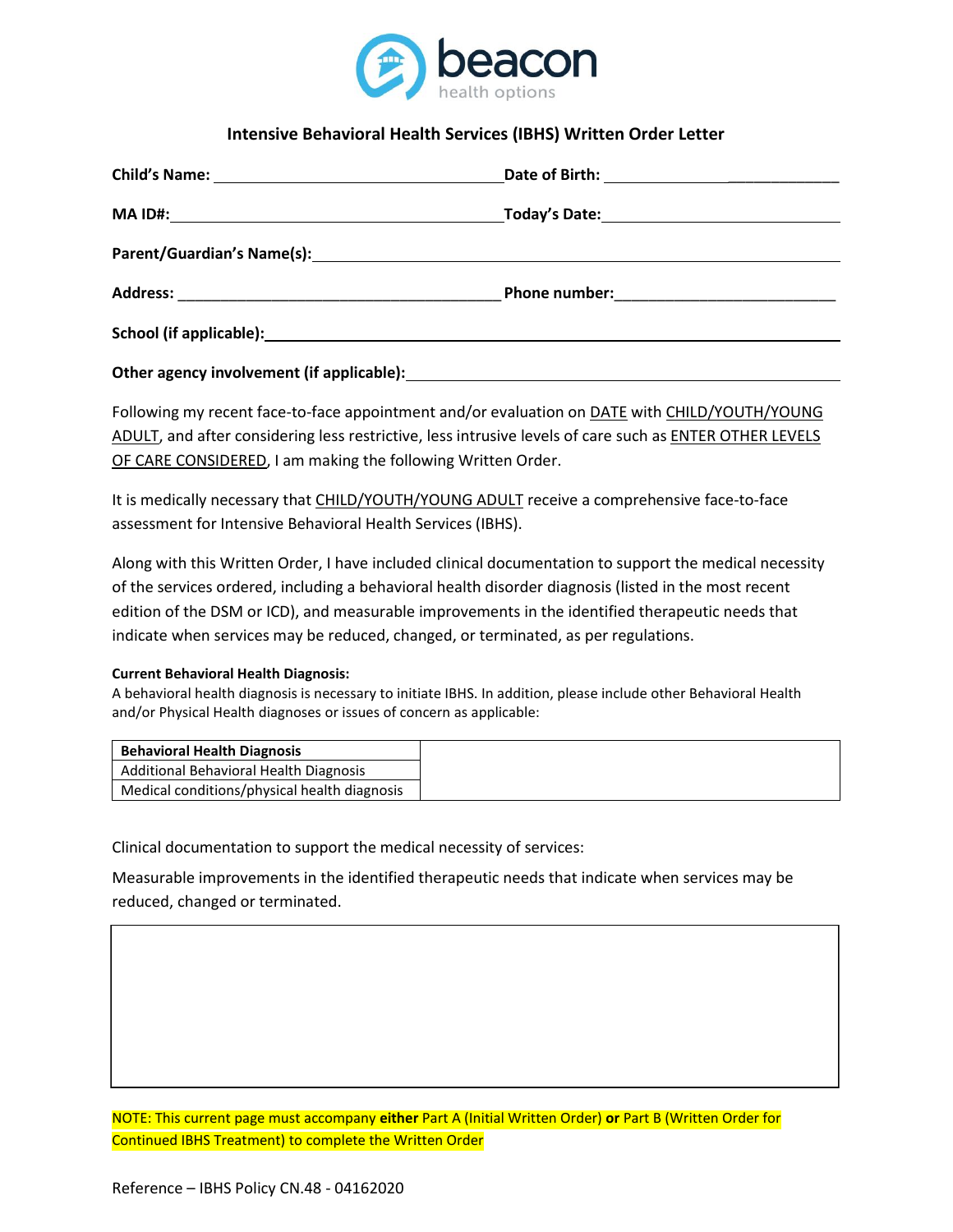### **Part A: Initial Written Order for Assessment, Stabilization and Treatment Initiation**

**A comprehensive, face-to-face assessment is recommended to be completed by an IBHS clinician to further define how the recommendations in this order will be used and to inform and complete an Individualized Treatment Plan (ITP). IBHS Treatment Services may also be delivered during the assessment period for stabilization and treatment initiation provided a treatment plan has been developed for the provision of these services.** 

| <b>Intensive</b><br><b>Behavioral Health</b><br><b>Service Type</b><br>(select only one) | <b>Clinician Type</b><br>(clinician type must match<br>service type)                                                                                                                                               | Maximum number<br>of hours per<br>month (hpm)<br>NOTE: IBHS agency<br>may provide less as<br>clinically indicated | Settings in which<br>treatment is<br>necessary                                       |
|------------------------------------------------------------------------------------------|--------------------------------------------------------------------------------------------------------------------------------------------------------------------------------------------------------------------|-------------------------------------------------------------------------------------------------------------------|--------------------------------------------------------------------------------------|
| $\boxtimes$ IBHS Individual<br>Services                                                  | $\Box$ Mobile Therapist (MT)<br>$\Box$ Behavior Consultant (BC)<br>$\Box$ Behavioral Health Technician (BHT)<br>$\Box$ Multi-systemic Therapy (MST)<br>$\boxtimes$ Multi-systemic Therapy Psychiatric<br>$(MST-P)$ | Up to $\_\_$ hpm<br>Up to hpm<br>Up to $\_\_$ hpm<br>Up to hpm<br>Up to hpm                                       | $\boxtimes$ Home<br>$\boxtimes$ School<br>$\boxtimes$ Community,<br>specify:         |
| $\Box$ IBHS Group<br><b>Services</b>                                                     | $\Box$ School-based BH treatment<br>$\Box$ Social Skills treatment<br>$\Box$ Summer Therapeutic Program (STAP)<br>$\Box$ PCIT<br>$\Box$ Other, specify:<br>$\Box$ ABA                                              | Up to $\_\_$ hpm<br>Up to $\_\_$ hpm<br>Up to $\_\_$ hpm<br>Up to $\_\_$ hpm<br>Up to __ hpm<br>Up to $\_\_$ hpm  | $\Box$ If applicable,<br>specify setting(s)<br>other than the<br>group service site: |
| $\Box$ ABA Services                                                                      | <b>Behavior Analytic Services (BA)</b><br>Ш<br>$\Box$ Behavior Consultant (BC-ABA)<br>$\Box$ Assistant Behavior Consultant<br>(Asst. BC-ABA)<br>$\Box$ Behavioral Health Technician (BHT-ABA)                      | Up to $\_\_$ hpm<br>Up to $\_\_$ hpm<br>Up to $h$ pm<br>Up to<br>hpm                                              | $\Box$ Home<br>$\Box$ School<br>$\Box$ Community,<br>specify:                        |

NOTE: You must complete all sections in one row for a service to be appropriately authorized.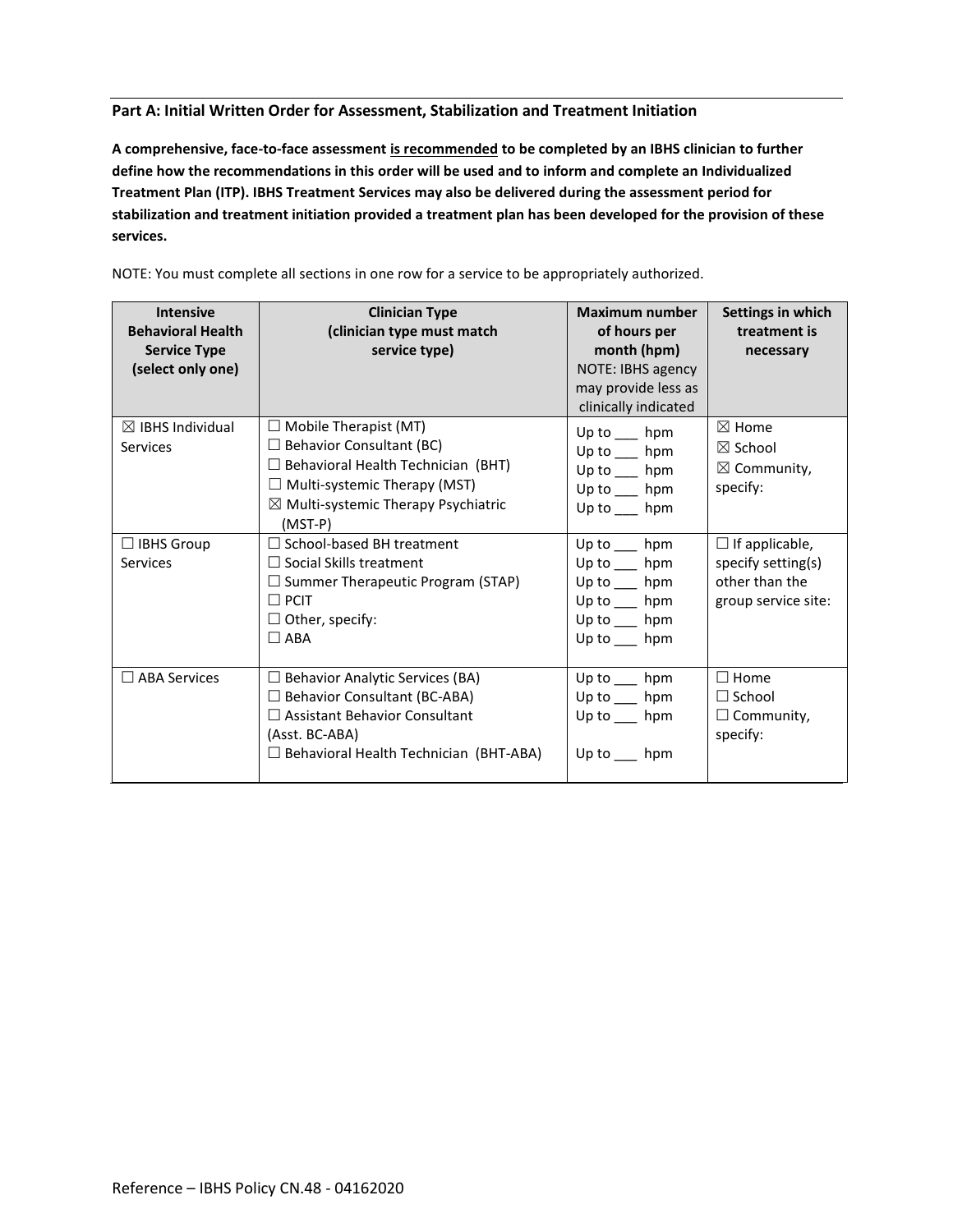## **Part A: Initial Written Order for IBHS Assessment, Stabilization and Treatment Initiation**

#### **Collaboration and Confirmation:**

*I confirm that following my recent face-to-face appointment and/or evaluation of this child, youth or young adult, and after considering less restrictive levels of care, as well as the prioritization of available evidence-based treatments, I am making the recommendations as per the above Written Order.* 

| Prescriber's Name (please print): |      | Credential:         |
|-----------------------------------|------|---------------------|
| License Type:                     | NPH: | <b>PROMISE ID#:</b> |
| Prescriber's Signature:           |      | Date:               |

❑ Check that the family has received a copy of this written order.

*I confirm that I have participated in the face-to-face appointment and/or evaluation, and understand the above recommendations for further assessment and if applicable, treatment initiation for stabilization under IBHS. I understand that treatment the hours listed above describe the maximum amount to be received per month and that IBHS treatment hours may vary, based on clinical need and ongoing assessment.*

| Parent/Guardian's Name (please print):              |       |
|-----------------------------------------------------|-------|
| Parent/Guardian's Signature: 2008 2014 2022 2023    | Date: |
| Youth's Name (if 14 or older; please print): ______ |       |
|                                                     | Date: |

For information on how to access IBHS providers, HealthChoices members please contact your county's toll-free number listed below and a Beacon Member Service Representative will be happy to assist you. Phones are answered 24 hours a day, 7 days a week.

Toll-Free County-Specific Phone Numbers:

| Armstrong     | 877-688-5969 | Indiana                   | 877-688-5969 |
|---------------|--------------|---------------------------|--------------|
| Beaver        | 877-688-5970 | Lawrence                  | 877-688-5975 |
| <b>Butler</b> | 877-688-5971 | Mercer                    | 866-404-4561 |
| Crawford      | 866-404-4561 | Venango                   | 866-404-4561 |
| Fayette       | 877-688-5972 | Washington                | 877-688-5976 |
| Greene        | 877-688-5973 | Westmoreland 877-688-5977 |              |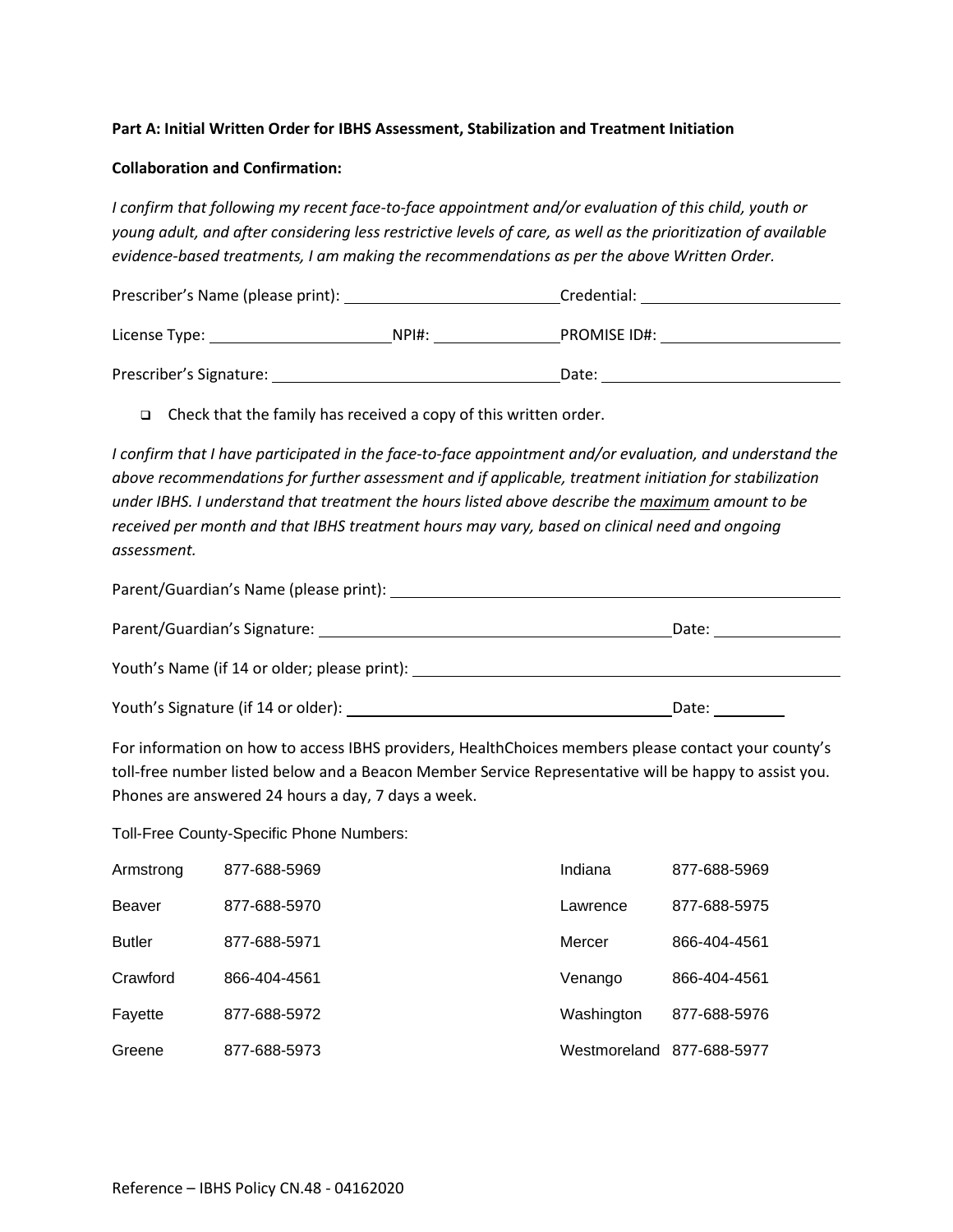

#### **Part B: Written Order for Continued IBHS Treatment**

**A comprehensive, face-to-face assessment (attached) has been completed to further define how the recommendations in this written order will be used. An Individualized Treatment Plan (attached) has also been completed, based on the result of the assessment.** Please select which one of the following service types you are recommending, based on the symptom(s) and/or behavior(s) of concern and the settings/domains in which they are occurring. Please specify the IBH Service Type, the Clinician Type, the maximum number of hours per month, and the setting(s) in which treatment should occur.

| <b>Intensive Behavioral</b> | <b>Clinician Type</b>                            | <b>Maximum number</b> | Settings in which      |
|-----------------------------|--------------------------------------------------|-----------------------|------------------------|
| <b>Health Service Type</b>  | (clinician type must match                       | of hours per month    | treatment is           |
| (select only one)           | service type)                                    | (hpm)                 | necessary              |
|                             |                                                  | (NOTE: IBHS agency    |                        |
|                             |                                                  | may provide less as   |                        |
|                             |                                                  | clinically indicated) |                        |
| $\boxtimes$ IBHS Individual | $\Box$ Mobile Therapist (MT)                     | Up to $\_\_$ hpm      | $\boxtimes$ Home       |
| <b>Services</b>             | $\Box$ Behavior Consultant (BC)                  | Up to $\_\_$ hpm      | $\boxtimes$ School     |
|                             | $\Box$ Behavioral Health Technician (BHT)        | Up to $\_\_$ hpm      | $\boxtimes$ Community, |
|                             | $\Box$ Multi-systemic Therapy (MST)              | Up to hpm             | specify:               |
|                             | $\boxtimes$ Multi-systemic Therapy Psychiatric   | Up to 35_hpm          |                        |
|                             | $(MST-P)$                                        |                       |                        |
| $\Box$ IBHS Group           | □ School-based BH treatment                      | Up to $\_\_$ hpm      | $\Box$ If applicable,  |
| <b>Services</b>             | $\Box$ Early childhood treatment                 | Up to $\_\_$ hpm      | specify setting(s)     |
|                             | $\Box$ Social Skills treatment                   | Up to hpm             | other than the         |
|                             | $\Box$ Summer Therapeutic Program (STAP)         | Up to $\_\_$ hpm      | group service site:    |
|                             | $\Box$ PCIT                                      | Up to hpm             |                        |
|                             | $\Box$ Other, specify:                           | Up to hpm             |                        |
|                             | $\Box$ ABA                                       | Up to $\_\_$ hpm      |                        |
|                             |                                                  |                       |                        |
| $\Box$ ABA Services         | $\Box$ Behavior Analytic Services (BA)           | Up to $\_\_$ hpm      | $\Box$ Home            |
|                             | □ Behavior Consultant (BC-ABA)                   | Up to hpm             | $\Box$ School          |
|                             | $\Box$ Assistant Behavior Consultant             | Up to $\_\_$ hpm      | $\Box$ Community,      |
|                             | (Assistant BC-ABA)                               |                       | specify:               |
|                             | Behavioral Health Technician (BHT-ABA)<br>$\Box$ | Up to hpm             |                        |
|                             |                                                  |                       |                        |

NOTE: You must complete all sections in one row for service to be appropriately authorized.